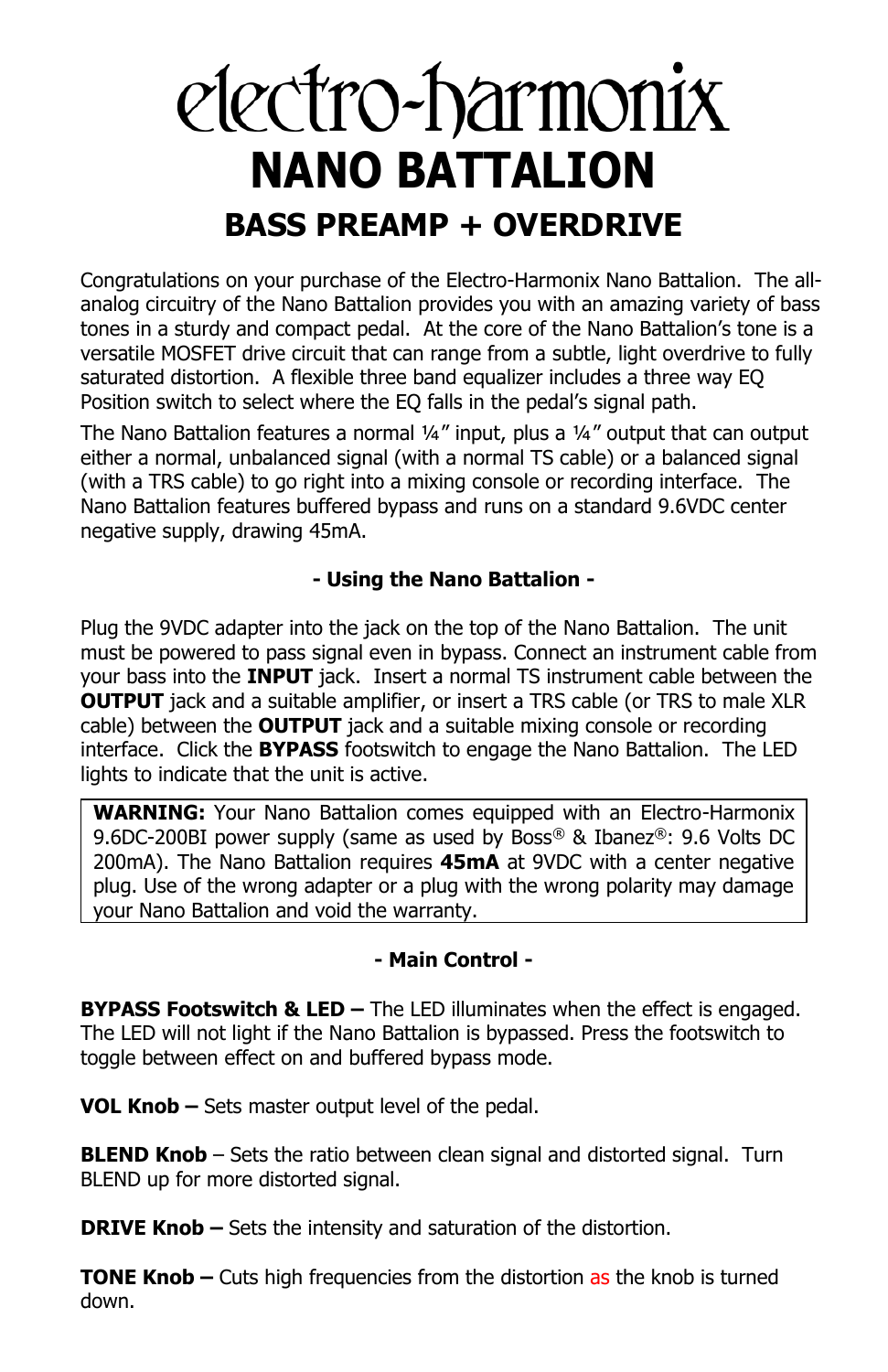### EQ CONTROLS:

**TREBLE Knob** – Boost or cut high end. No effect when the knob is at 50%. Boosts/cuts frequencies starting above 1kHz. Maximum boost/cut about +/-12dB around 5kHz.

**BASS Knob –** Boost or cut low end. No effect when the knob is at 50%. Boosts/cuts frequencies starting below 200Hz. Maximum boost/cut about +/-12dB around 60Hz.

**MID Switch –** No effect when the switch is in the middle position. In the upwards position, 9dB boost around 500Hz. In the downwards position, 9dB cut around 500Hz.

## **- EQ POS. & Signal Path -**

The EQ POS switch determines where the EQ (TREBLE, BASS, and MID controls) falls in the Nano Battalion's signal path. In all cases, the TONE knob controls follow immediately after the distorted signal, regardless of EQ position, and the VOL control is last in the signal path. There are three EQ POS modes, as illustrated below.



In DIST mode the EQ comes after the distortion signal, having a strong effect on the sound of the distorted signal. The clean signal is not affected by the EQ at all.

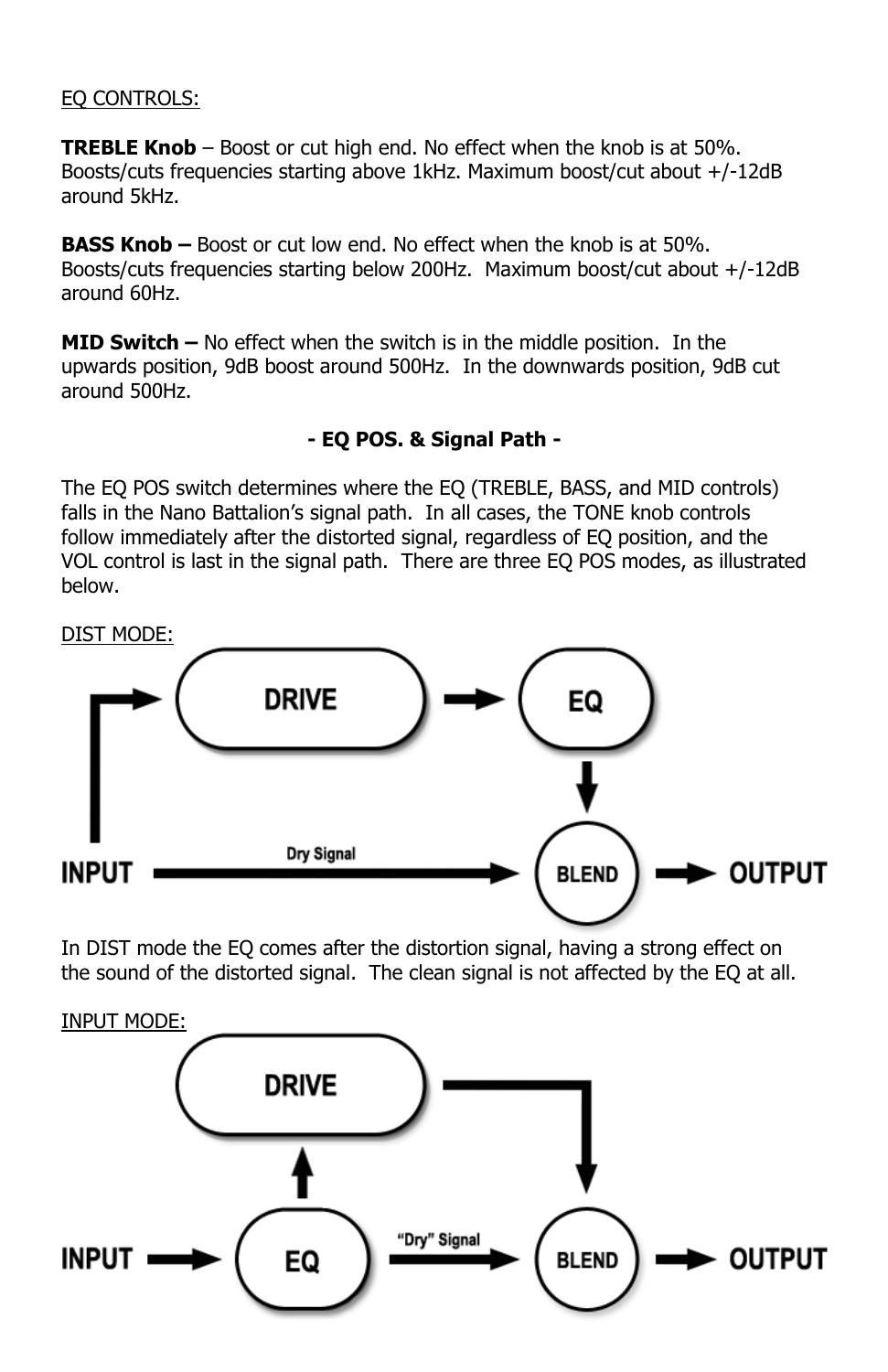In INPUT mode the EQ comes first in the signal path, affecting both the clean signal and the signal fed into the distortion. Boosting frequencies in this mode can help drive the distortion signal to a more saturated tone.



In DRY mode the EQ affects the clean signal, but doesn't affect the distorted signal at all.

#### **- I/O & Power -**

**INPUT** – Plug your bass, or the output of another effects unit, into this jack with a standard  $\frac{1}{4}$ " TS cable. The Nano Battalion has an input impedance of  $1M\Omega$ .

**OUTPUT –** This jack can output an unbalanced or balanced signal. An unbalanced signal is the more standard output type for an effects pedal. Plug a normal  $44$ " TS cable into this jack to output an unbalanced signal. Use this to plug the output of the Nano Battalion into a bass amp or another effects unit. To output a balanced signal, plug a TRS cable into this jack. Use this to plug the output of the Nano Battalion directly into a mixing console or recording interface, or other situations where you would use a DI box. Use a TRS to male XLR cable to plug the output of the Nano Battalion into an XLR input.

**9V Power Jack –** Plug the output of the included EHX 9.6DC-200 adapter into the 9V power jack of the Nano Battalion. The Nano Battalion draws **45mA** at 9VDC with a **center negative plug**. The Nano Battalion accepts Boss® and Ibanez® style AC Adapters capable of delivering at least 100mA.

The Nano Battalion does not accept batteries, and only works with an external 9V power supply. Do not open the unit as there are no user serviceable parts.

The CE logo indicates that this product has been tested and shown to conform with all applicable European Conformity directives.